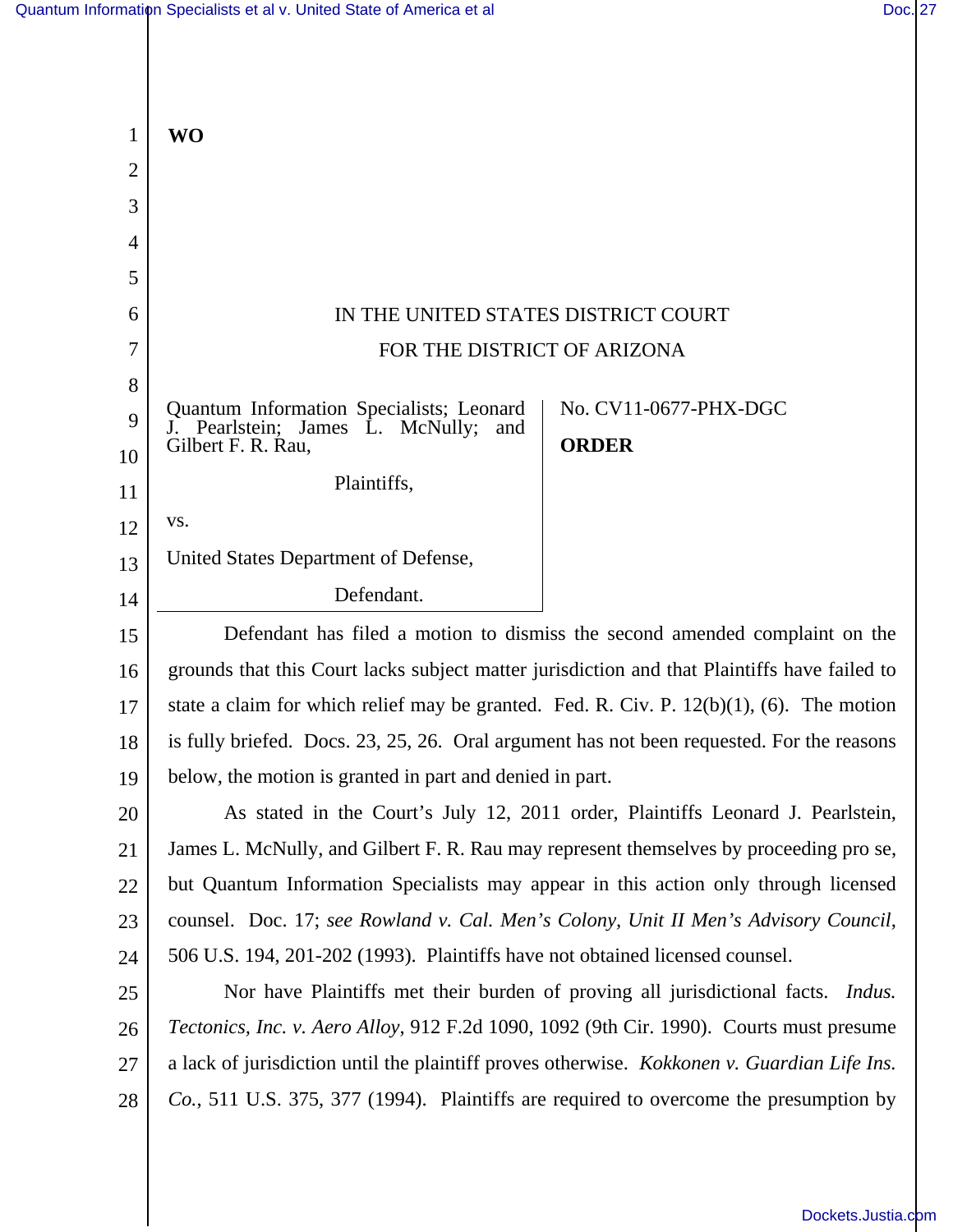1 2 3 4 5 6 7 8 providing a "short and plain statement of the grounds for the court's jurisdiction." Fed. R. Civ. P. 8(a)(1). In order to proceed in federal court, Plaintiffs must demonstrate some right of action and legal entitlement to the damages they seek. *Moore v. Maricopa Cnty. Sheriff's Office*, ---F.3d ----, 2011 WL 4069030, at \*3 (9th Cir. Sept. 13, 2011). Here, Plaintiffs' statement that they will "defer to the Court as to the Court's [j]urisdiction involving national security" and accompanying explanations are inadequate. Doc. 19. *See Moore*, 2011 WL 4069030, at \*4*.* (declining to infer allegations supporting federal jurisdiction because jurisdiction must always be affirmatively alleged).

9 10 11 12 Defendant's motion to dismiss will be granted based on the insufficiency of Plaintiffs' jurisdictional statement in their second amended complaint. In light of this ruling, the Court need not address the argument that the second amended complaint fails to state a claim for relief.

13 14 15 16 17 18 19 Plaintiffs are directed to Rule 8 of the Federal Rules of Civil Procedure. Rule 8(a) requires complaints to contain a short and plain statement of the grounds on which the Court's jurisdiction depends, a short and plain statement of the claim showing that the pleader is entitled to relief, and a demand for the relief the pleader seeks. Fed. R. Civ. P.  $8(a)(1)-(3)$ . These pleading requirements shall be set forth in separate and discrete paragraphs. The paragraphs must be numbered in consecutive order, and each paragraph must be "simple, concise, and direct." Fed. R. Civ. P. 8(d)(1).

20 21 22 23 24 25 26 27 28 Plaintiffs are further advised that the third amended complaint must plead "enough facts to state a claim to relief that is plausible on its face." *Bell Atl. Corp. v. Twombly*, 550 U.S. 554, 570 (2007). Plaintiffs are obligated to show "more than a sheer possibility that a defendant has acted unlawfully." *Ashcroft v. Iqbal*, 129 S. Ct. 1937, 1949 (2009). While Rule 8 does not require detailed factual allegations, it "demands more than an unadorned, the-defendant-unlawfully-harmed-me accusation." *Id.* (citations omitted). If Plaintiffs' complaint does not permit the Court to infer more than "the mere possibility of misconduct, the complaint  $\dots$  has not 'show[n]' – 'that the pleader is entitled to relief.'" *Id.* at 1950 (citing Fed. R. Civ. P. 8(a)(2)).

- 2 -